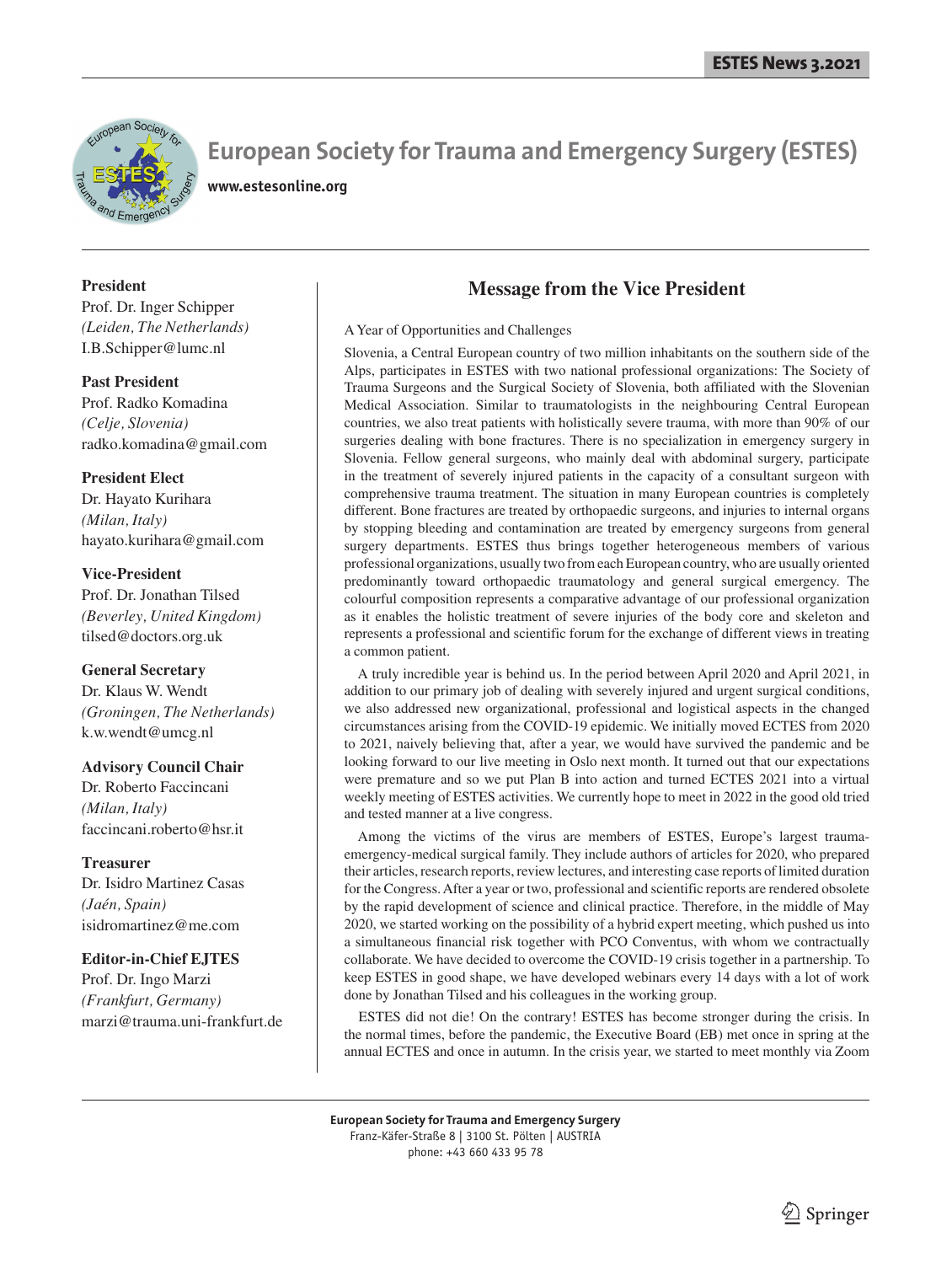

**European Society for Trauma and Emergency Surgery (ESTES)**

**www.estesonline.org**

and even more often during the start and peak of the global health crisis. The landmark EB meeting, in my view, took place on 7 July 2020. We prepared for the ESTES Belgium and ESTES Austria virtual assemblies, and decided to start a professional exchange of views through webinars. We also made the decision to continue working with Conventus.

 We first had out virtual assembly through Zoom on 19 December 2020, where we voted in accordance with our Statute. In September 2020, we decided to go through with Plan B, the virtual week ESTES 2021, under the slogan "We are taking responsibility". We have gained a wealth of much-needed experience through webinars with Jonathan's working group, which prepares content at two-week intervals. Based on this experience, I sincerely look forward to a successful ESTES 2021 Activity Week!

COVID-19 has had an invigorating effect on the functioning of ESTES:

- Under its influence, we have published recommendations on how to perform surgical activities during an epidemic.
- We connected with colleagues from other international professional sister organizations (AAST, EFORT, International OTA, Global Trauma Systems Study, European Trauma Systems, ETC).
- We decided to start projects such as the Gender Equality in Surgery project, the European Summer School for Emergency and Trauma Surgery, which will take place every year in a different European Academic Centre. ESTES might soon become a research institution capable of applying for European research projects and the like.

European North, European South, European East, European West—each part of Europe has its own development specifics and historical development with different development policies. The heterogeneous European structure is connected by our organization in a forum that enables the holistic treatment of seriously injured patients and patients requiring emergency surgery. Gathered around the same table are surgeons skilled in spine surgery, joint prosthetics, colorectal cancer, acute abdomen, surgical infections, mass casualty incidents, and so on. We respect the differences that unite us, and at the same time, represent the strong connective tissue of our organization. That is why I see the passing year as one of opportunities and development challenges for ESTES.

 In conclusion, I would like to thank all my EB colleagues, particularly the General Secretary and my dear friend Klaus Wendt, and my colleagues in the EAC, in particular Chairman Roberto Faccincani, whose assistance has been invaluable. Thank you. ESTES truly has the future potential to be the telephone number to call for trauma and emergency surgery, as one of ESTES' founders, Ari Leppäniemi, so vividly put it.

Radko Komadina ESTES Past President